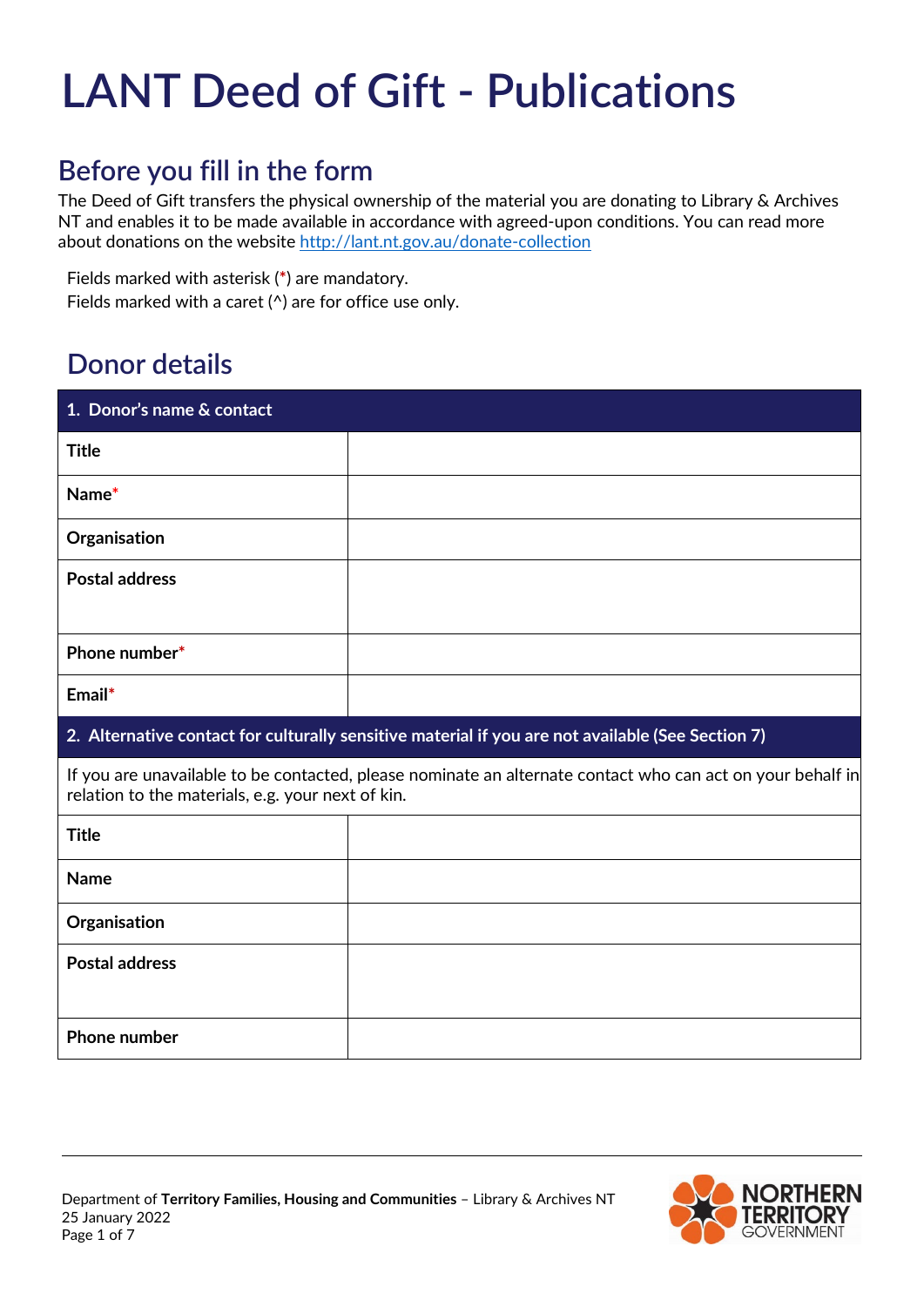| 3. Relationship to the materials                                                                                                                                                                              |  |
|---------------------------------------------------------------------------------------------------------------------------------------------------------------------------------------------------------------|--|
| What is your relationship to the materials?*<br>e.g. creator, collector, related to the creator                                                                                                               |  |
| If you are not the creator, please describe how and<br>when the materials came into your possession<br>e.g. inherited from [name of relative] and date;<br>purchased from bookshop; gift from [name if known] |  |

# **Details of material donated**

| 4. Creator / author of the materials                                                                                                               |  |
|----------------------------------------------------------------------------------------------------------------------------------------------------|--|
| Name of the creator*<br>e.g. person's name or name of organisation.                                                                                |  |
| Date and place of birth<br>(or date and place of establishment of an organisation).                                                                |  |
| Please provide more details about the creator if known:<br>If you are donating your own self-published material,<br>please tell us about yourself. |  |
| 5. Description of publications. Additional items can be listed in Attachment 1.                                                                    |  |
| Title, Creator*<br>(If multiple items, please use the accompanying<br>Spreadsheet).                                                                |  |
| Date of publication<br>e.g. the date posters were created/published.                                                                               |  |
| Format*                                                                                                                                            |  |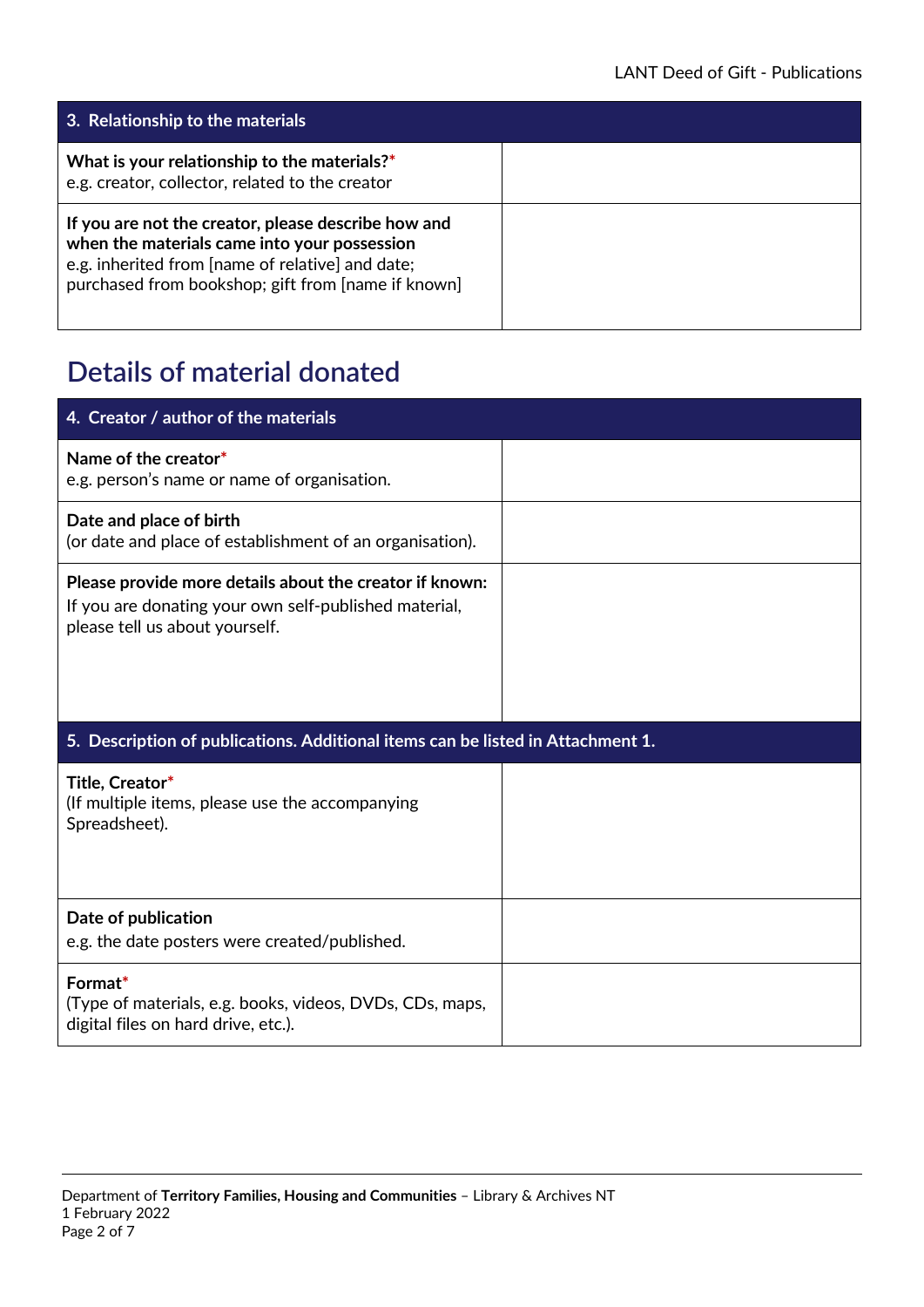| <b>6. Unwanted material</b>                                                                                                                         |          |
|-----------------------------------------------------------------------------------------------------------------------------------------------------|----------|
| If some materials within this donation are not<br>considered suitable for the LANT collection, do you<br>wish the materials to be returned to you?* | Yes / No |
|                                                                                                                                                     |          |

If you select 'no', unsuitable material will be disposed of at the discretion of LANT by gifting to another Australian cultural institution, or destroyed.

# **Conditions of donation**

| 7. Public access to the material and Cultural Sensitivity<br>Material in Published Collections is made available for unrestricted public access. If a publication contains culturally<br>sensitive information, the donor or LANT may choose to request that access to the publication be restricted. If<br>different conditions apply to additional items please list in Attachment 1 |          |  |  |  |  |
|----------------------------------------------------------------------------------------------------------------------------------------------------------------------------------------------------------------------------------------------------------------------------------------------------------------------------------------------------------------------------------------|----------|--|--|--|--|
| a) Are there cultural sensitivities that apply to this<br>collection, e.g. secret, sorrow, or sacred?*<br>If yes, please explain and answer b), c), and d) below                                                                                                                                                                                                                       | Yes / No |  |  |  |  |
| b) If yes, when would you like your material to be<br>available for public access?<br>Please provide a date, e.g. 1/1/2030, or write 'now'<br>if not restricted.                                                                                                                                                                                                                       |          |  |  |  |  |
| (Written permission from the donor will be sought for<br>requests for public access received during the restricted<br>access period.)                                                                                                                                                                                                                                                  |          |  |  |  |  |
| If yes, please list the items with access conditions.<br>C)                                                                                                                                                                                                                                                                                                                            |          |  |  |  |  |
| d) If yes, please list any particular items in your<br>donation that should not be listed in a public<br>catalogue?<br>e.g. the title or description of [name of publication]<br>may contain culturally sensitive information.                                                                                                                                                         |          |  |  |  |  |
| Library & Archives NT will make reasonable efforts to contact you (or your nominee if you are<br>unavailable) to regarding requests for written authorisation relating to special conditions. Reasonable                                                                                                                                                                               |          |  |  |  |  |

unavailable) to regarding requests for written authorisation relating to special conditions. Reasonable efforts consist of sending a request via your preferred contact method to you (or your nominee if you are unavailable). Where there is no response to us notifying you of a request for access within six weeks, the request will be approved.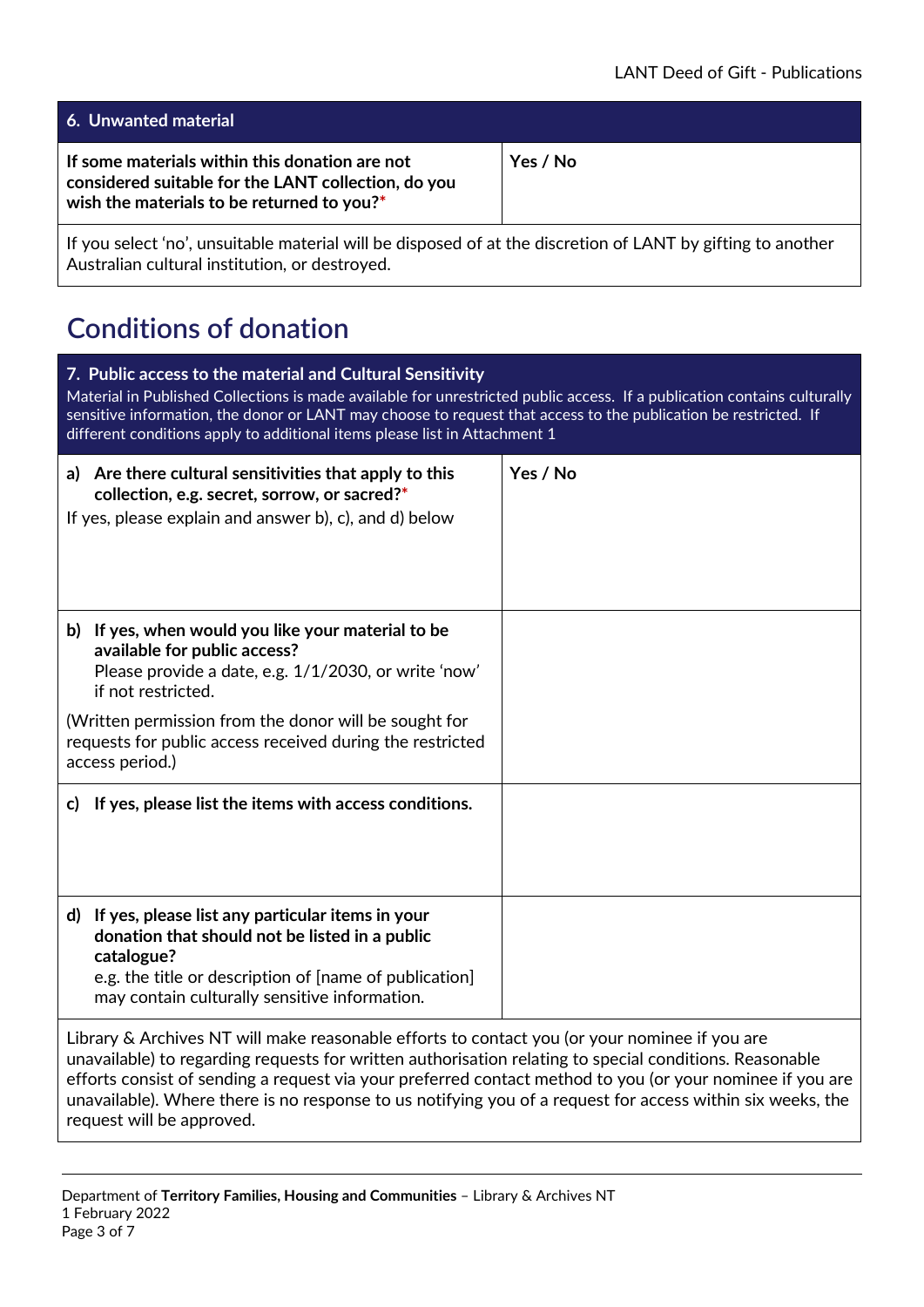**8. Copyright**

**Copyright in published materials remains with the copyright owner of the published material. If you are the copyright owner, you may grant LANT a licence to use the publication.** 

**Answer the following questions if you are the copyright owner only. If you are not the copyright owner, LANT will make use of the material as permitted in the Copyright Act.**

| Are you the owner of the Copyright in the material? *                                                                                                                                                                                                                                                                                                                                                                                                                                                                                                                                                                                                                                                                                                                         | Yes/No   |
|-------------------------------------------------------------------------------------------------------------------------------------------------------------------------------------------------------------------------------------------------------------------------------------------------------------------------------------------------------------------------------------------------------------------------------------------------------------------------------------------------------------------------------------------------------------------------------------------------------------------------------------------------------------------------------------------------------------------------------------------------------------------------------|----------|
| If you are the copyright owner, do you wish to retain<br>copyright and permit usage under a Creative Commons<br>Licence?<br>If yes, I grant Library & Archives NT the following<br>licence:<br>Library & Archives NT may copy the material (copy<br>or duplicate the material, or any part of it, in any<br>form, including digital form) for its own publications<br>and exhibitions, with due acknowledgement of the<br>creator.<br>Permission to download: Library & Archives NT may<br>$\bullet$<br>copy the material to place in LANT's collections and<br>to make it available to the public through LANT's<br>access services including our digital services.<br>Library & Archives NT may make preservation or<br>working copies of the material to help preserve the | Yes / No |
| originals.                                                                                                                                                                                                                                                                                                                                                                                                                                                                                                                                                                                                                                                                                                                                                                    |          |
| Library & Archives NT may supply copies to its users, or<br>allow users to make copies under the following Creative<br><b>Commons Licences:</b><br>If you are the copyright owner and you answered 'Yes',<br>please choose ONE option below:<br>(For every option, users must acknowledge the creator<br>when using the material and may share the work, e.g.<br>copy, digitise, or distribute the material.)                                                                                                                                                                                                                                                                                                                                                                 | Yes/No   |
| Users may also make derivatives of the material (e.g.<br>a)<br>remix or adapt the material) and use the material for<br>commercial purposes.<br>(Attribution (BY))                                                                                                                                                                                                                                                                                                                                                                                                                                                                                                                                                                                                            |          |
| b) Users may also make derivatives of the material (e.g.<br>remix or adapt the material) and NOT use the<br>material for commercial purposes.<br>(Attribution Non-Commercial (BY-NC))                                                                                                                                                                                                                                                                                                                                                                                                                                                                                                                                                                                         |          |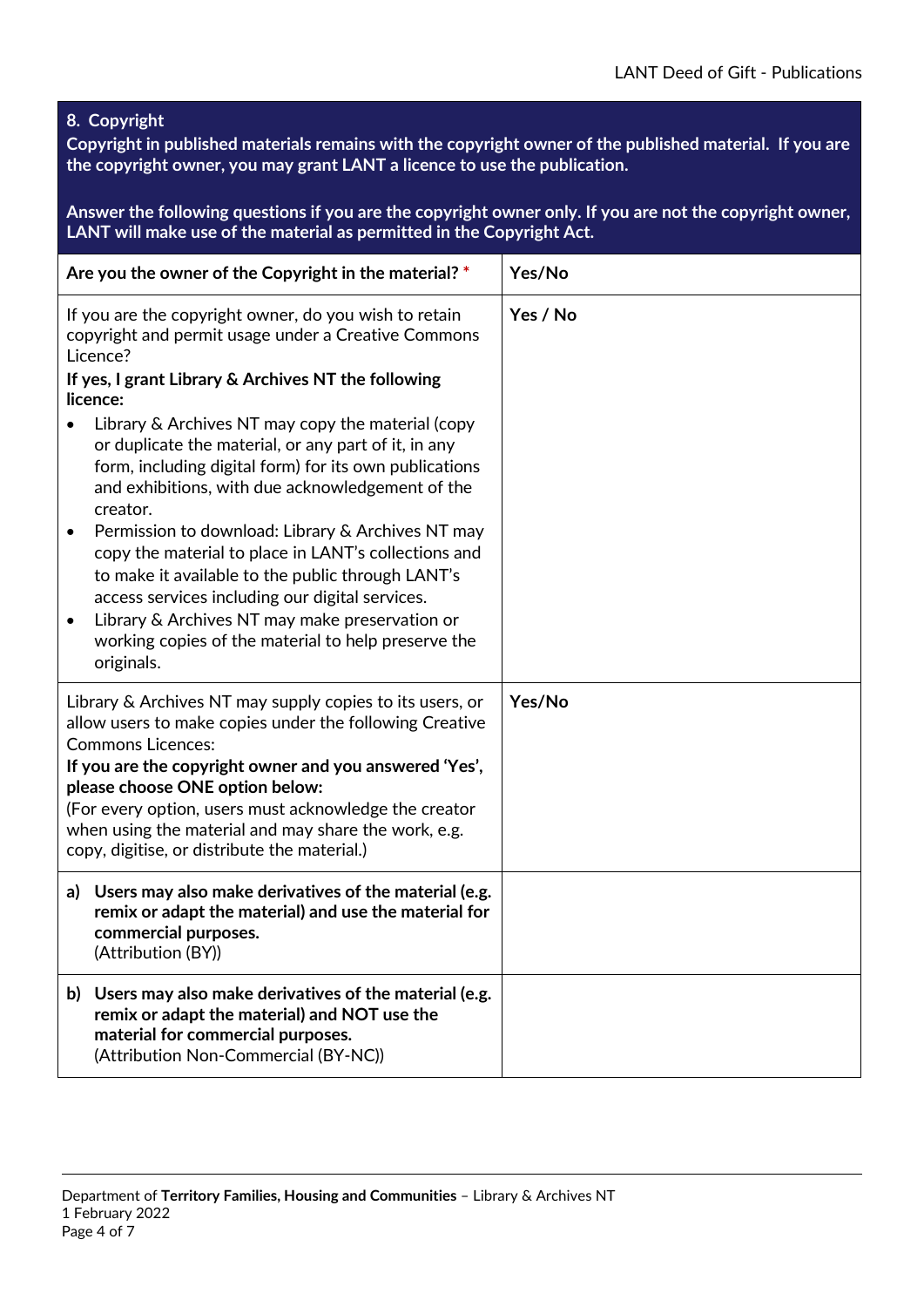#### **c) Users may NOT make derivatives of the material (e.g. remix or adapt the material) and NOT use the material for commercial purposes** (Attribution Non-Commercial No Derivatives (BY-NC-ND))

#### **Declaration**

I, the Donor named in Part 1:

- a) wish to donate the materials described in Part 5 of the Deed ("the Material") to Library & Archives NT;
- b) warrant that I am the owner/representative of the owner of the Material, and have the authority to donate the Material;
- c) now assign absolutely and without condition to Library & Archives NT all my rights, titles and interests in the Material, except as specified in Parts 7 and 8;
- d) if I have indicated in Part 8 a grant of licenses to Library & Archives NT, I now grant the licence which I have indicated, and warrant that I have authority to grant those licenses;
- e) warrant that my responses in Parts 3 & 4 are true and correct;
- f) understand that Library & Archives NT may loan my material to other cultural institutions for exhibition or display at their discretion and in accordance with established procedures and conditions;
- g) agree to inform Library & Archives NT of any change to my contact details and the contact details of anyone I have nominated in this agreement.

Library & Archives NT GPO Box 42 DARWIN NT 0801 Email: [lant.info@nt.gov.au](mailto:lant.info@nt.gov.au)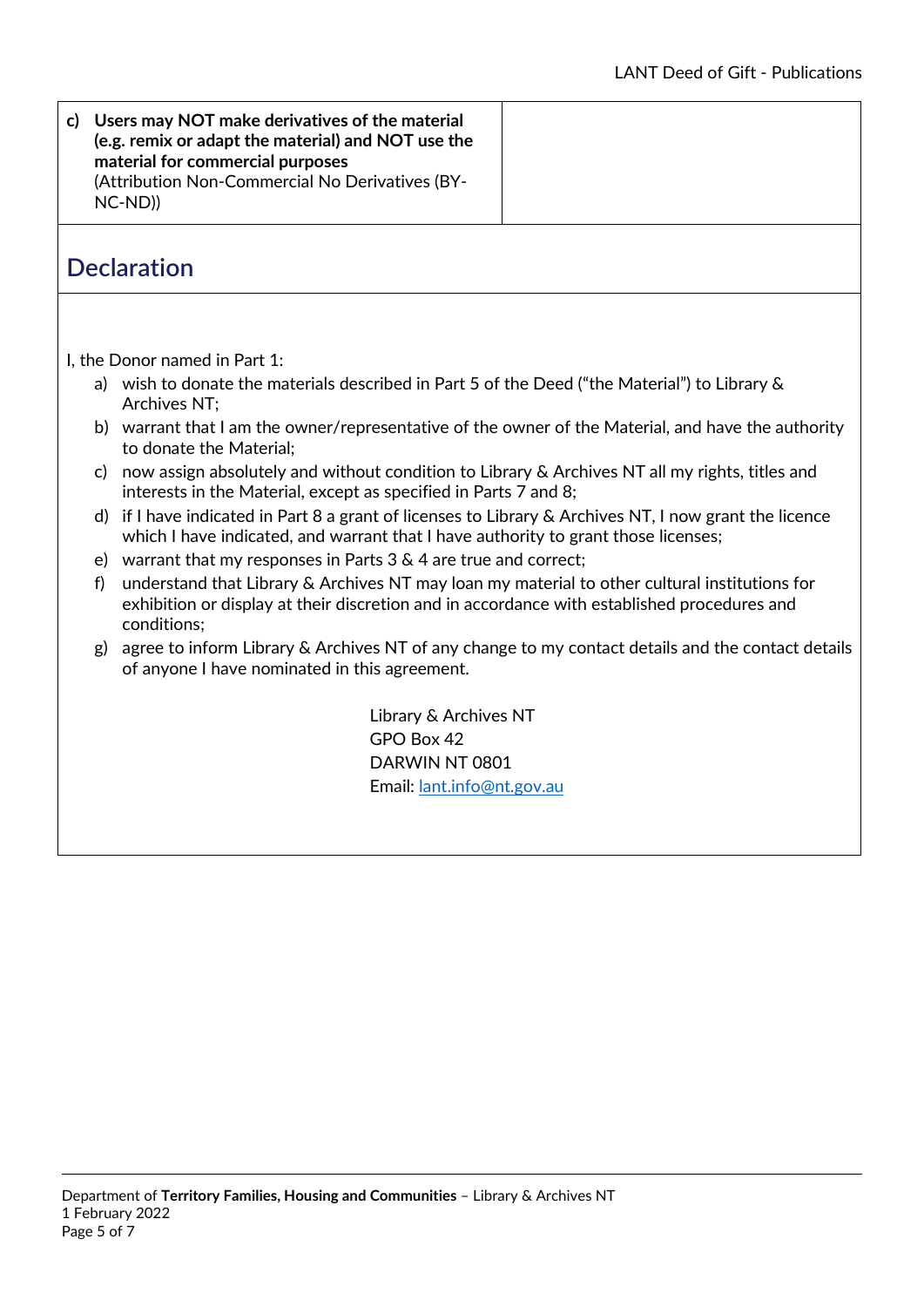| 9. Donor signature              |       |  |
|---------------------------------|-------|--|
| Name*                           |       |  |
| Signature*                      | Date* |  |
| 10.<br><b>Witness signature</b> |       |  |
| Name*                           |       |  |
| Signature*                      | Date* |  |
| Office use only <sup>^</sup>    |       |  |

| <b>Accepted by LANT Representative</b><br>11. |  |  |                  |       |  |  |
|-----------------------------------------------|--|--|------------------|-------|--|--|
| Name*                                         |  |  |                  |       |  |  |
| Position*                                     |  |  |                  |       |  |  |
| Signature*                                    |  |  |                  | Date* |  |  |
|                                               |  |  |                  |       |  |  |
| Office use only <sup>^</sup>                  |  |  |                  |       |  |  |
| Date collection received <sup>^</sup>         |  |  | TRM file number^ |       |  |  |
| Collection reference number^                  |  |  |                  |       |  |  |

# **Further information**

LANT donation enquiries

[lant.donations@nt.gov.au](mailto:lant.donations@nt.gov.au)

Creative Commons

<https://creativecommons.org.au/learn/licences/>

Your personal information privacy rights

<https://nt.gov.au/law/rights/privacy-your-rights>

LANT Digital Services Privacy Policy

<https://lant.nt.gov.au/digital-services-privacy-policy>